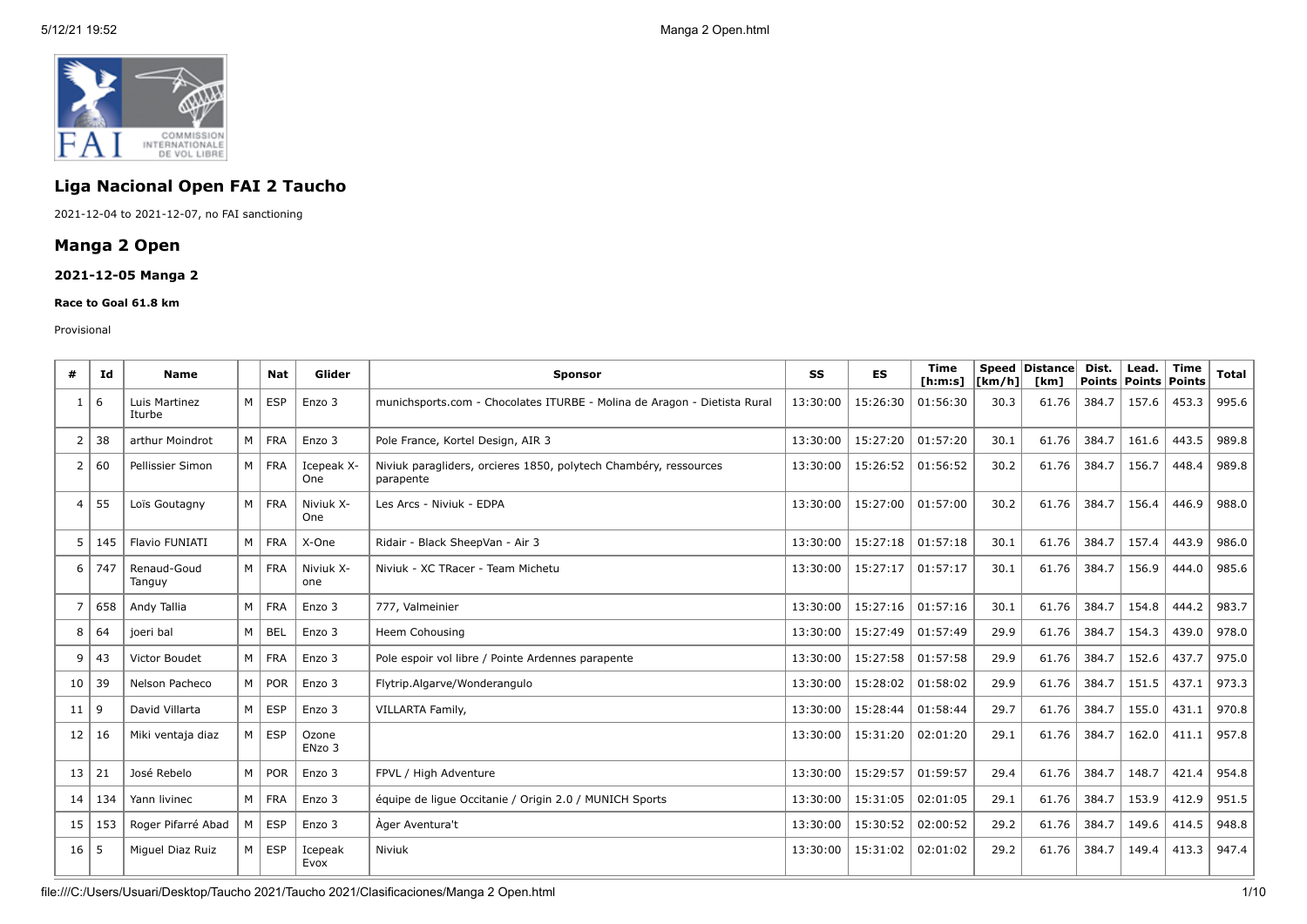| #  | Id             | Name                                     |   | Nat        | Glider                   | <b>Sponsor</b>                                                                       |          | <b>ES</b> | Time<br>[ h: m: s] | [km/h] | Speed   Distance  <br>[km] | Dist.<br><b>Points</b> | Lead.<br><b>Points</b> | <b>Time</b><br>Points | Total |
|----|----------------|------------------------------------------|---|------------|--------------------------|--------------------------------------------------------------------------------------|----------|-----------|--------------------|--------|----------------------------|------------------------|------------------------|-----------------------|-------|
| 17 | 83             | Adrien RAISSON                           | М | <b>FRA</b> | Niviuk X-<br>One         | Bonneval Waters / Izipizi / Region Auvergne Rhône Alpes                              | 13:30:00 | 15:31:19  | 02:01:19           | 29.1   | 61.76                      | 384.7                  | 146.1                  | 411.2                 | 942.0 |
| 18 | 748            | Denis Soverini                           | M | <b>ITA</b> | Enzo 3                   |                                                                                      | 13:30:00 | 15:32:42  | 02:02:42           | 28.8   | 61.76                      | 384.7                  | 154.8                  | 401.4                 | 940.9 |
| 19 | 37             | Xavier Pujol<br>Barricarte               | M | <b>ESP</b> | Enzo 3                   | Club Alaire                                                                          | 13:30:00 | 15:32:09  | 02:02:09           | 28.9   | 61.76                      | 384.7                  | 143.7                  | 405.3                 | 933.7 |
| 20 | 44             | Juan Carlos<br>Martínez Melón            | M | <b>ESP</b> | Guru                     | UP-Parapentes. es Denubeanube. com                                                   | 13:30:00 | 15:33:03  | 02:03:03           | 28.7   | 61.76                      | 384.7                  | 137.3                  | 399.0                 | 921.0 |
| 21 | 61             | Rochas Tim                               | М | <b>FRA</b> | Ice Peak X<br>-One       | NIVIUK - Praloup - Provence parapente - Compass                                      | 13:30:00 | 15:37:45  | 02:07:45           | 27.6   | 61.76                      | 384.7                  | 147.0                  | 368.1                 | 899.8 |
| 22 | 7              | jesus costa<br>sanchez                   | M | <b>ESP</b> | IcepeakX-<br>One         | Nivik españa - Mediterranean Paragliders.com- parapentedesnivel.com-<br><b>FAMUR</b> | 13:30:00 | 15:37:57  | 02:07:57           | 27.6   | 61.76                      | 384.7                  | 148.1                  | 366.8                 | 899.6 |
| 23 | $\overline{2}$ | Francisco Javier<br>Reina Lagos          | M | <b>ESP</b> | Icepeak X-<br><b>One</b> | Niviuk - WoddyValley - Air 3                                                         | 13:30:00 | 15:37:50  | 02:07:50           | 27.6   | 61.76                      | 384.7                  | 140.5                  | 367.5                 | 892.7 |
| 24 | 12             | Juan Becerra                             | M | <b>ESP</b> | Guru                     | Parapentealicante.com                                                                | 13:30:00 | 15:38:53  | 02:08:53           | 27.4   | 61.76                      | 384.7                  | 145.1                  | 361.0                 | 890.8 |
| 25 | 4              | Larry Pino Mandry                        | M | <b>ESP</b> | Guru                     | Alfapilot                                                                            | 13:30:00 | 15:39:55  | 02:09:55           | 27.2   | 61.76                      | 384.7                  | 136.2                  | 354.6                 | 875.5 |
| 26 | 190            | jules Perrin                             | M | <b>FRA</b> | Niviuk X-<br>One         | fly fat                                                                              | 13:30:00 | 15:41:43  | 02:11:43           | 26.8   | 61.76                      | 384.7                  | 143.4                  | 343.7                 | 871.8 |
| 27 | 52             | José Ignacio<br>Arévalo Guede            | M | <b>ESP</b> | Niviuk<br>Evox           |                                                                                      | 13:30:00 | 15:42:13  | 02:12:13           | 26.7   | 61.76                      | 384.7                  | 130.0                  | 340.7                 | 855.4 |
| 28 | 757            | Bogdan Clinchu<br>Vasile                 | M | ROU        | Zeno                     |                                                                                      | 13:30:00 | 15:43:41  | 02:13:41           | 26.4   | 61.76                      | 384.7                  | 132.4                  | 332.0                 | 849.1 |
| 29 | 151            | Ronald Mendoza                           | M | <b>VEN</b> | Peak 5                   | Airtoplay.com                                                                        | 13:30:00 | 15:42:24  | 02:12:24           | 26.6   | 61.76                      | 384.7                  | 123.4                  | 339.6                 | 847.7 |
| 30 | 30             | Boris Plamenov                           | M | <b>ESP</b> | Enzo 3                   | <b>DPARAPENTE</b>                                                                    | 13:30:00 | 15:42:42  | 02:12:42           | 26.6   | 61.76                      | 384.7                  | 122.3                  | 337.8                 | 844.8 |
| 31 | 34             | Manuel Nieto<br>Maestre                  | М | <b>ESP</b> | Zeno                     | Seguros VLR                                                                          | 13:30:00 | 15:43:01  | 02:13:01           | 26.5   | 61.76                      | 384.7                  | 111.5                  | 335.9                 | 832.1 |
| 32 | 754            | David García<br>González                 | M | <b>ESP</b> | Enzo 3                   |                                                                                      | 13:30:00 | 15:46:09  | 02:16:09           | 25.9   | 61.76                      | 384.7                  | 129.0                  | 317.7                 | 831.4 |
| 33 | 750            | Yeray González<br>González               | M | <b>ESP</b> | Boomerang<br>12          | Gin Gliders - FECDA - Kasana.es - Tenapark                                           | 13:30:00 | 15:46:13  | 02:16:13           | 25.9   | 61.76                      | 384.7                  | 127.5                  | 317.3                 | 829.5 |
| 34 | 142            | Luis Manuel<br><b>RAMOS</b>              | M | <b>ESP</b> | Enzo 3                   | enminube                                                                             | 13:30:00 | 15:46:29  | 02:16:29           | 25.9   | 61.76                      | 384.7                  | 113.5                  | 315.7                 | 813.9 |
| 35 | 104            | <b>GREGORIO</b><br><b>GONZALEZ OLIVA</b> | М | <b>ESP</b> | Icepeak X-<br><b>One</b> | TENERFLY / NIVEL 21                                                                  | 13:30:00 | 15:50:36  | 02:20:36           | 25.1   | 61.76                      | 384.7                  | 134.9                  | 292.5                 | 812.1 |
| 36 | 93             | lorenzo nadali                           | М | ITA        | Boomerang<br>11          | scientific team                                                                      | 13:30:00 | 15:46:12  | 02:16:12           | 25.9   | 61.76                      | 384.7                  | 108.1                  | 317.4                 | 810.2 |
| 37 | 89             | Jonathan Hugh<br>Marsh                   | M | GBR        | Enzo 3                   |                                                                                      | 13:30:00 | 15:51:24  | 02:21:24           | 25.0   | 61.76                      | 384.7                  | 115.4                  | 288.1                 | 788.2 |
| 38 | 41             | Eusebio soares                           | М | <b>POR</b> | Enzo 3                   | 3ssolar                                                                              | 13:30:00 | 15:48:27  | 02:18:27           | 25.5   | 61.76                      | 384.7                  | 97.9                   | 304.6                 | 787.2 |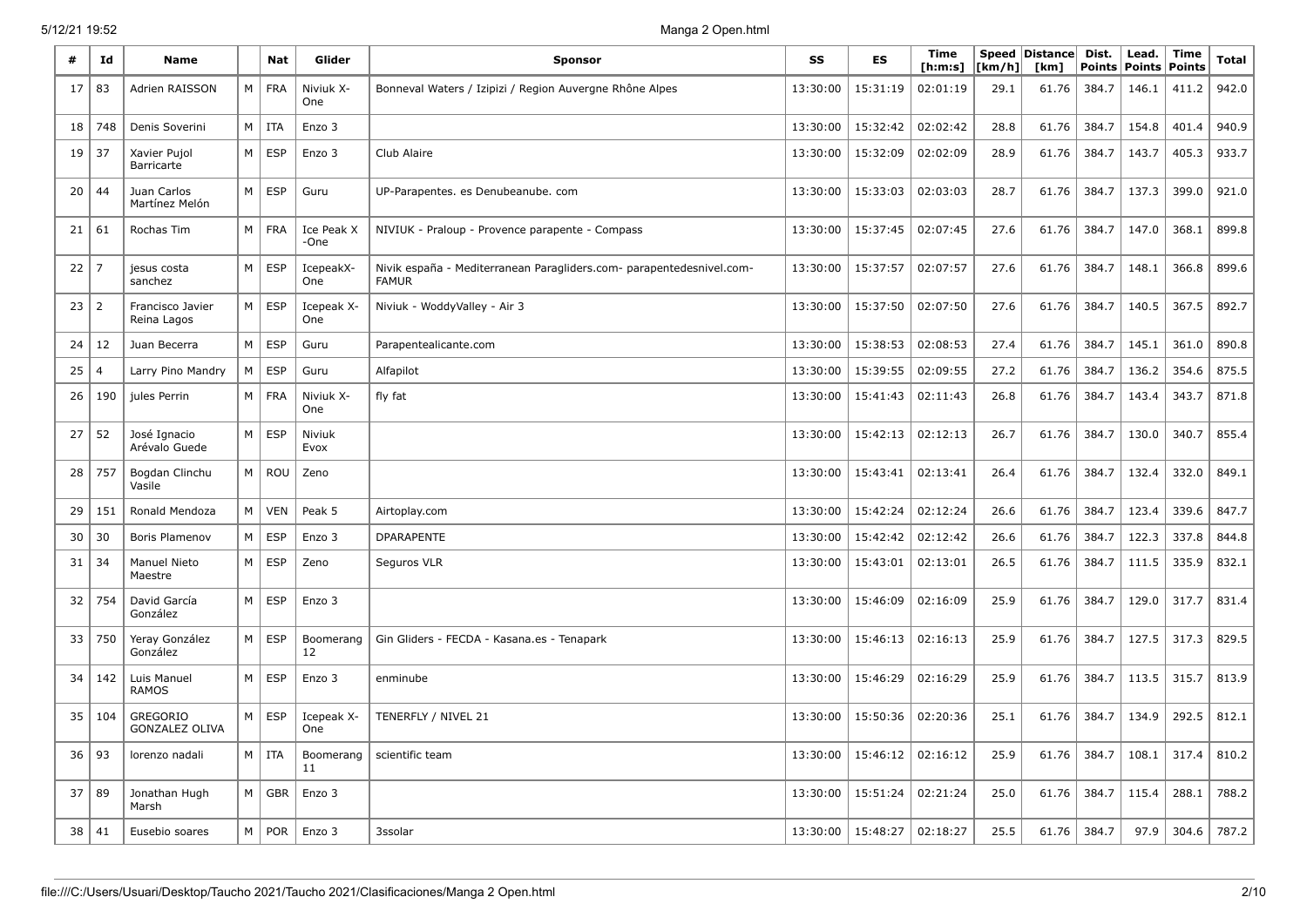|    | Ιd      | Name                               |   | <b>Nat</b> | Glider          | <b>Sponsor</b>                                                                                                                                      | SS       | ES       | Time<br>[h:m:s] | [km/h] | <b>Speed Distance</b><br>[km] | Dist.<br><b>Points</b> | Lead.<br><b>Points</b> | Time<br><b>Points</b> | Total |
|----|---------|------------------------------------|---|------------|-----------------|-----------------------------------------------------------------------------------------------------------------------------------------------------|----------|----------|-----------------|--------|-------------------------------|------------------------|------------------------|-----------------------|-------|
| 39 | 208     | Cristóbal García<br>Morales        | М | <b>ESP</b> | Boomerang<br>11 | wuweiparapente                                                                                                                                      | 13:30:00 | 15:51:56 | 02:21:56        | 24.9   | 61.76                         | 384.7                  | 102.3                  | 285.1                 | 772.1 |
| 40 | 45      | Juan Maiza Otaño                   | М | <b>ESP</b> | Leopard         | Federacion Vasca- FVDA                                                                                                                              | 13:30:00 | 15:52:13 | 02:22:13        | 24.8   | 61.76                         | 384.7                  | 95.4                   | 283.6                 | 763.7 |
| 41 | 111     | Ricardo Rodrigues                  | M | <b>POR</b> | Gin<br>Leopard  | paragliding.BSTOKED.net; Azores Airlines                                                                                                            | 13:30:00 | 15:54:32 | 02:24:32        | 24.4   | 61.76                         | 384.7                  | 104.6                  | 270.9                 | 760.2 |
| 42 | 35      | Federico Núñez<br>Alcón            | M | <b>ESP</b> | Guru            | Zahe.ropa                                                                                                                                           | 13:30:00 | 15:53:19 | 02:23:19        | 24.6   | 61.76                         | 384.7                  | 97.4                   | 277.5                 | 759.6 |
| 43 | 25      | Juanma Garcia<br>Guerrero          | M | <b>ESP</b> | Magus           | Aire y vuelo                                                                                                                                        | 13:30:00 | 15:54:15 | 02:24:15        | 24.5   | 61.76                         | 384.7                  | 99.6                   | 272.5                 | 756.8 |
| 44 | 77      | Paulo Silva                        | M | <b>POR</b> | Enzo 3          | CASM                                                                                                                                                | 13:30:00 | 16:00:44 | 02:30:44        | 23.4   | 61.76                         | 384.7                  | 109.1                  | 237.9                 | 731.7 |
| 45 | 82      | James Thomas<br>Marsh              | M | <b>GBR</b> | Meru            | Tenerife Top Paragliding                                                                                                                            | 13:30:00 | 15:59:09 | 02:29:09        | 23.7   | 61.76                         | 384.7                  | 93.6                   | 246.2                 | 724.5 |
| 46 | 49      | José manuel Reina<br>lagos         | M | <b>ESP</b> | Peak 5          | Excavaciones y transportes Benalvalle sl                                                                                                            | 13:30:00 | 15:58:38 | 02:28:38        | 23.7   | 61.76                         | 384.7                  | 89.0                   | 249.0                 | 722.7 |
| 46 | 99      | Toño Martinez<br>Perez de Cea      | М | <b>ESP</b> | Zeno            | MISCO.SA                                                                                                                                            | 13:30:00 | 16:01:40 | 02:31:40        | 23.3   | 61.76                         | 384.7                  | 105.0                  | 233.0                 | 722.7 |
| 48 | 67      | David Cubel<br>Gallarte            | M | <b>ESP</b> | Meru            | TuviTándem                                                                                                                                          | 13:30:00 | 16:01:40 | 02:31:40        | 23.3   | 61.76                         | 384.7                  | 96.9                   | 233.0                 | 714.6 |
| 49 | 54      | Daniel Crespo                      | М | <b>ESP</b> | Leopard         | Ojovolador.com - Sky of Tenerife - GIN - Kasana.es - AIR 3                                                                                          | 13:30:00 | 16:05:21 | 02:35:21        | 22.7   | 61.76                         | 384.7                  | 105.9                  | 213.9                 | 704.5 |
| 50 | 244     | Florin Iftinca                     | M |            | Gin Leopad      |                                                                                                                                                     | 13:30:00 | 16:07:37 | 02:37:37        | 22.4   | 61.76                         | 384.7                  | 93.1                   | 202.4                 | 680.2 |
| 51 | 97      | Manuel Damián<br>Alonso Álvarez    | М | <b>ESP</b> | Up Meru         | LET'S FLY                                                                                                                                           | 13:30:00 | 16:21:04 | 02:51:04        | 20.6   | 61.76                         | 384.7                  | 80.2                   | 135.6                 | 600.5 |
| 52 | 130     | Fabián Déniz<br>Quintana           | M | <b>ESP</b> | Zeno            |                                                                                                                                                     | 13:30:00 | 16:19:07 | 02:49:07        | 20.9   | 61.76                         | 384.7                  | 50.8                   | 145.1                 | 580.6 |
| 53 | 318     | Jonatan Sastre                     | М | <b>ESP</b> | Delta 4         |                                                                                                                                                     | 13:30:00 | 16:26:21 | 02:56:21        | 20.0   | 61.76                         | 384.7                  | 76.2                   | 110.2                 | 571.1 |
| 54 | 133     | Jaume Font Ferrer                  | М | <b>ESP</b> | Venus SC        | <b>HAPPY FLY Tenerife</b>                                                                                                                           | 13:30:00 | 16:24:48 | 02:54:48        | 20.2   | 61.76                         | 384.7                  | 52.3                   | 117.6                 | 554.6 |
| 55 | 179     | David Polo<br>Gutiérrez            | М | <b>ESP</b> | Chili 5         | Federació Aerea Catalana                                                                                                                            | 13:30:00 | 16:34:35 | 03:04:35        | 19.1   | 61.76                         | 384.7                  | 48.5                   | 71.3                  | 504.5 |
| 56 | 211     | Miguel González<br>Cuesta          | М | <b>ESP</b> | Nyos RS         | Club Parapente Ferrol, Nadela, Husqvarna Ferrol, Bueceo Galicia, Garcia<br>Rielo, Felpeto Fisioterapia, Hotel Semáforo de Bares, Axis Paraglaiderss | 13:30:00 |          |                 |        | 30.72                         | 191.4                  |                        |                       | 504.4 |
| 57 | 731     | Enric Moyés Valls                  | М | <b>ESP</b> | Artik 6         |                                                                                                                                                     | 13:30:00 | 16:53:00 | 03:23:00        | 17.4   | 61.76                         | 384.7                  | 55.0                   |                       | 439.7 |
| 58 | 164     | Miquel Angel<br>Pifarré Boix       | M | <b>ESP</b> | Zeno            | Ager Aventura't                                                                                                                                     | 13:30:00 | 16:47:16 | 03:17:16        | 17.9   | 61.76                         | 384.7                  | 14.7                   | 12.9                  | 412.3 |
|    | 59 11   | Pablo Menchero<br>García-Olías     | M | <b>ESP</b> | Guru            | UP-Parapentes.es Ayuntamiento de Mora Megamec                                                                                                       | 13:30:00 |          |                 |        | 43.55                         | 271.3                  | 68.6                   |                       | 339.9 |
|    | 60   48 | Raúl Iván<br>Hernández<br>González | M | ESP        | Peak 5          |                                                                                                                                                     | 13:30:00 |          |                 |        | 44.98                         | 280.2                  | 53.7                   |                       | 333.9 |
| 61 | 152     | iose Jiménez Belda                 | M | ESP        | Cayenne 6       | SKYWALK - TOLDOS ZAIDIN - SHERPA - ECOINERTES                                                                                                       | 13:30:00 |          |                 |        | 42.49                         | 264.7                  | 43.6                   |                       | 308.3 |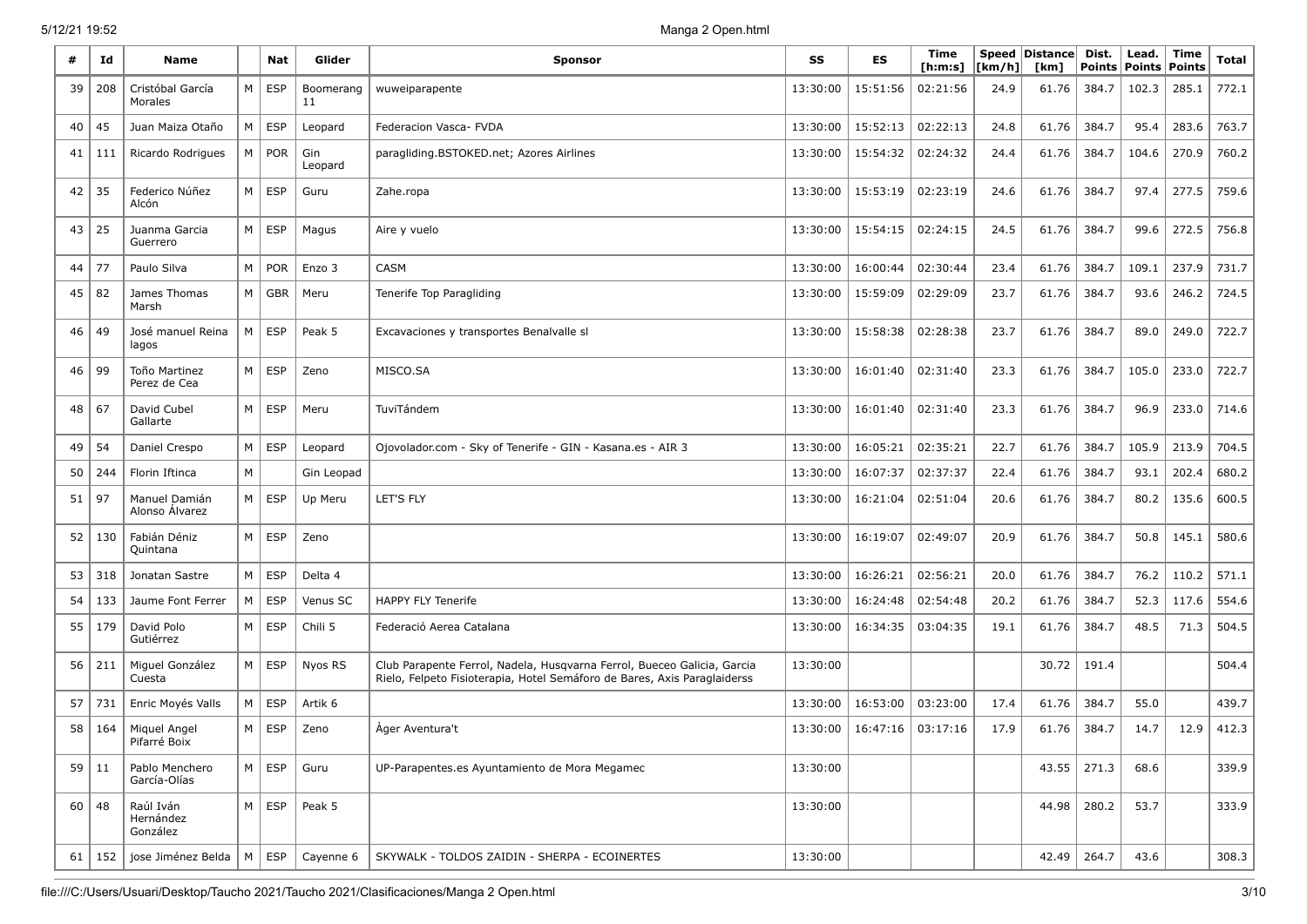| #  | Id       | Name                              |           | Nat           | Glider                      | <b>Sponsor</b>                                            | SS       | <b>ES</b> | Time<br>[ h: m: s] | [km/h] | Speed Distance<br>[km] | Dist.<br><b>Points</b> | Lead.<br><b>Points</b> | <b>Time</b><br>Points | <b>Total</b> |
|----|----------|-----------------------------------|-----------|---------------|-----------------------------|-----------------------------------------------------------|----------|-----------|--------------------|--------|------------------------|------------------------|------------------------|-----------------------|--------------|
| 62 | 749      | Omar Alejandro<br>Contreras Perez | М         | <b>VEN</b>    | Zeno                        | Mi Papá                                                   | 13:30:00 |           |                    |        | 42.07                  | 262.1                  | 42.8                   |                       | 304.9        |
| 62 | 91       | Jorge Rodriguez<br>Gomez          | M         | <b>ESP</b>    | Meru                        | Galiza Caníbal                                            | 13:30:00 |           |                    |        | 42.04                  | 261.9                  | 43.0                   |                       | 304.9        |
| 64 | 92       | Jordi Roset Ilobet                | ${\sf M}$ | <b>ESP</b>    | Alpina 4                    | F.A.C.                                                    | 13:30:00 |           |                    |        | 45.02                  | 280.5                  | 17.9                   |                       | 298.4        |
| 65 | 108      | Guillermo De<br>Armas Estévez     | M         | <b>ESP</b>    | Macpara<br>Magus            |                                                           | 13:30:00 |           |                    |        | 43.54                  | 271.3                  | 18.5                   |                       | 289.8        |
| 66 | 237      | Carlos Cervilla<br>Diaz           | $M \mid$  | <b>ESP</b>    | Allegro                     | Granaltura.es - Kasana.es - PHI                           | 13:30:00 |           |                    |        | 43.43                  | 270.5                  | 15.8                   |                       | 286.3        |
| 67 | 184      | Augusto Clemente<br>ramirez       | M         | <b>ESP</b>    | Artik 6                     |                                                           | 13:30:00 |           |                    |        | 43.82                  | 273.0                  | 6.0                    |                       | 279.0        |
| 68 | 161      | Ricardo Mota Leite                | M         | <b>POR</b>    | Zeolite GT                  | AbouaAboua                                                | 13:30:00 |           |                    |        | 41.16                  | 256.4                  | 20.9                   |                       | 277.3        |
| 69 | 10       | Nicolas DINH                      | M         | <b>FRA</b>    | Enzo 3                      | Ligue Occitanie                                           | 13:30:00 |           |                    |        | 38.66                  | 240.8                  | 34.5                   |                       | 275.3        |
| 70 | 635      | Pedro Gomez<br>Vazquez            | M         | ESP           | U turn<br>Vision            | <b>NAC INTERCOM</b>                                       | 13:30:00 |           |                    |        | 43.76                  | 272.6                  |                        |                       | 272.6        |
| 70 | 286      | Francisco Arenas<br>Hernando      | M         | <b>ESP</b>    | Omega 9                     | no                                                        | 13:30:00 |           |                    |        | 43.76                  | 272.6                  |                        |                       | 272.6        |
| 72 | 239      | Rafael Rosa Prat                  | M         | <b>ESP</b>    | Swift 4                     | Federació Aèria Catalana   Strip-Air                      | 13:30:00 |           |                    |        | 43.73                  | 272.5                  |                        |                       | 272.5        |
| 73 | 609      | Pilar Montero<br>Gonzalez         | F         | <b>ESP</b>    | Rook 3                      |                                                           | 13:30:00 |           |                    |        | 43.08                  | 268.4                  |                        |                       | 268.4        |
| 74 | 96       | Roman<br>Olyukhnych               | M         | <b>UKR</b>    | Up Guru                     | <b>APCO</b>                                               | 13:30:00 |           |                    |        | 42.63                  | 265.6                  | 2.3                    |                       | 267.9        |
| 75 | 127      | Afranio González<br>Cabrera       | M         | <b>ESP</b>    | Zeno                        |                                                           | 13:30:00 |           |                    |        | 41.08                  | 255.9                  | 0.1                    |                       | 256.0        |
| 76 | 81       | Dani Martínez<br>Alarcón          | M         | ESP           | Spice                       | Skywalk España - Castillo de Segura - OlivAir - Ibex Team | 13:30:00 |           |                    |        | 40.93                  | 255.0                  |                        |                       | 255.0        |
| 77 | 735      | Raul Gonzalez<br>Monaj            | M         | <b>ESP</b>    | 777 Queen<br>$\overline{2}$ |                                                           | 13:30:00 |           |                    |        | 39.69                  | 247.3                  |                        |                       | 247.3        |
| 78 | 745      | Joan Penella                      | M         | ESP           | Ikuma2                      | Ager Aventura't                                           | 13:30:00 |           |                    |        | 38.84                  | 242.0                  |                        |                       | 242.0        |
| 79 | 198      | Josep Ramon<br>Penella Ros        | M         | <b>ESP</b>    | Delta 3                     |                                                           | 13:30:00 |           |                    |        | 38.82                  | 241.8                  |                        |                       | 241.8        |
| 80 | 240      | Adrià Fabra<br>Amorós             | M         | ESP           | Ikuma2                      |                                                           | 13:30:00 |           |                    |        | 35.70                  | 222.4                  |                        |                       | 222.4        |
| 81 | 260      | Sergi Pifarré Abad                | M         | <b>ESP</b>    | Ikuma2                      | Àger Aventura't                                           | 13:30:00 |           |                    |        | 33.92                  | 211.3                  |                        |                       | 211.3        |
|    | $82$ 756 | Vicente Abarca<br>Fernandez       |           | $M \vert ESP$ | Eden 7                      |                                                           | 13:30:00 |           |                    |        | 33.51                  | 208.8                  |                        |                       | 208.8        |
| 83 | 46       | jean marc<br>malhonda             |           | $M$ FRA       | Supair Wild   flytenerife   |                                                           | 13:30:00 |           |                    |        | 21.82                  | 135.9                  |                        |                       | 135.9        |
| 84 | 129      | Stéphane POULAIN   M              |           | FRA           | Enzo 3                      | PAP08 - CREG - AIR3                                       | 13:30:00 |           |                    |        | 16.57                  | 103.2                  |                        |                       | 103.2        |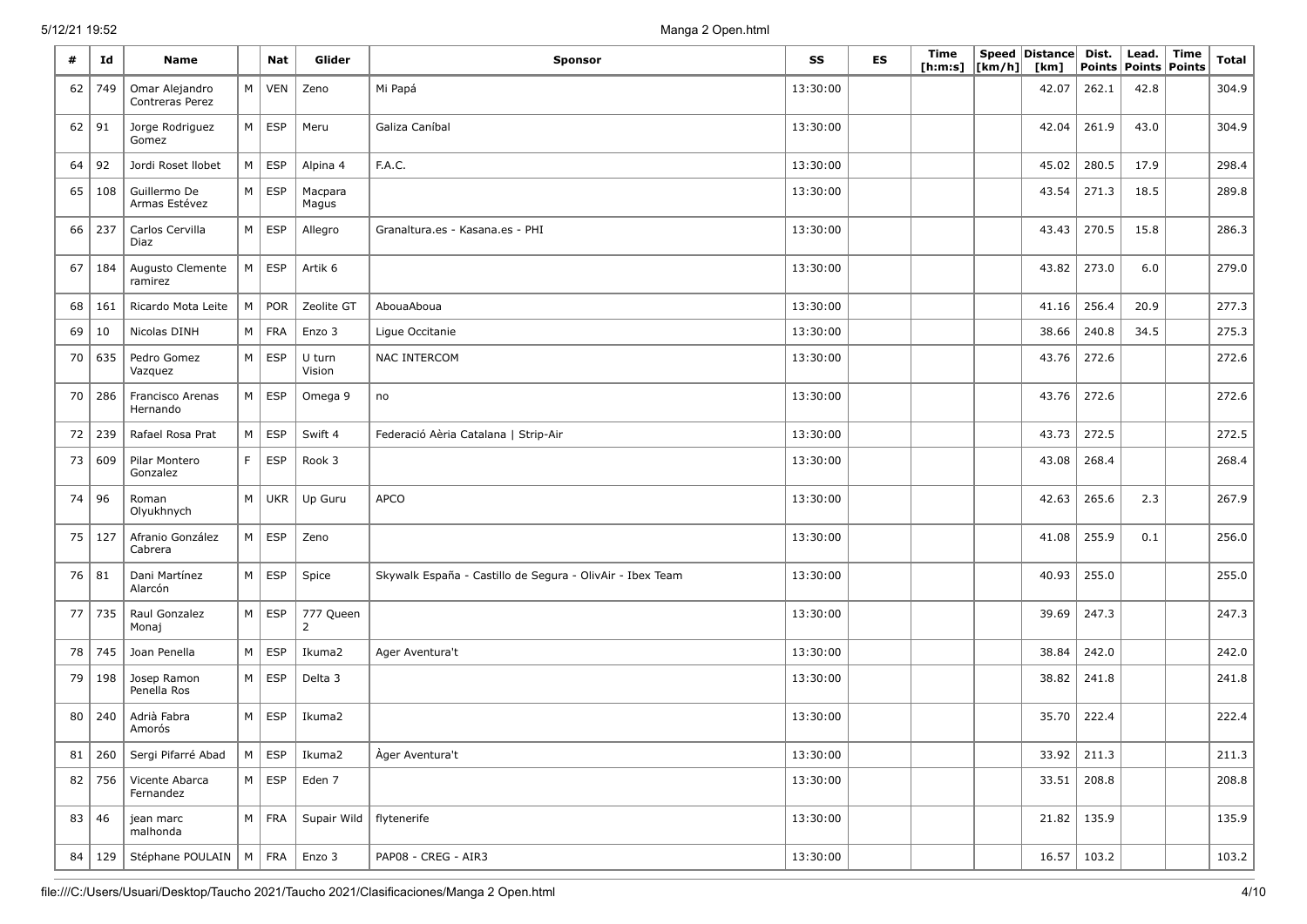| #          | Id  | <b>Name</b>                       |   | <b>Nat</b>    | Glider        | Sponsor                                                 | SS       | <b>ES</b> | Time<br>[ h: m: s] | Speed Distance<br>$\lfloor km/h \rfloor$ [km] | Dist. | Lead.<br>Points   Points   Points | Time | Total |
|------------|-----|-----------------------------------|---|---------------|---------------|---------------------------------------------------------|----------|-----------|--------------------|-----------------------------------------------|-------|-----------------------------------|------|-------|
| 85         | 84  | Jose Antonio Perez<br>Jorge       | M | <b>ESP</b>    | PHI Allegro   |                                                         | 13:30:00 |           |                    | 16.25                                         | 101.2 |                                   |      | 101.2 |
| 86         | 206 | Fermin Montaner<br>Morant         |   | $M \vert$ ESP | Lotus Lt1     | montaner.de                                             | 13:30:00 |           |                    | 16.10                                         | 100.3 |                                   |      | 100.3 |
| 87         | 637 | Javier Vazquez<br>Fernandez       | M | ESP           | Venus SC      |                                                         | 13:30:00 |           |                    | 14.27                                         | 88.9  |                                   |      | 88.9  |
| 88         | 634 | Nacho<br>Basterrechea<br>Escudero | M | ESP           | Guru          |                                                         | 13:30:00 |           |                    | 13.75                                         | 85.7  |                                   |      | 85.7  |
| 89         | 258 | Óliver Álvarez<br>Lorenzo         |   | $M \vert$ ESP | Comet         | Parapente Ferrol                                        | 13:30:00 |           |                    | 12.84                                         | 80.0  |                                   |      | 80.0  |
| 90         | 746 | Carlos Pérez<br>Andrés            | M | ESP           | Rush 5        |                                                         | 13:30:00 |           |                    | 12.73                                         | 79.3  |                                   |      | 79.3  |
| 91         | 28  | Xavier Berneda                    |   | $M \vert ESP$ | Enzo 3        | MunichSports.com - Parashop.es - FlyFox - DuuoShoes.com | 13:30:00 |           |                    | 9.08                                          | 56.6  |                                   |      | 56.6  |
| 92         | 603 | Mateu Bendicho                    |   | $M \vert ESP$ | Zeno          | El sudor de la frente                                   | 13:30:00 |           |                    | 6.33                                          | 39.4  |                                   |      | 39.4  |
| 93         | 203 | Javier Liria López                |   | $M \vert ESP$ | Eden 7        | Mundosa®, federació aèria catalana                      | 13:30:00 |           |                    | 6.14                                          | 38.2  |                                   |      | 38.2  |
| 94         | 625 | <b>Manuel Presas</b><br>vence     |   | $M \vert ESP$ | Venus SC      |                                                         | 13:30:00 |           |                    | 5.17                                          | 32.2  |                                   |      | 32.2  |
| 95         | 122 | Chechu Martinez<br>Rojano         |   | $M \vert ESP$ | Ozone<br>Zeno | RODEO STAR FGT                                          | 13:30:00 |           |                    | 4.15                                          | 25.9  |                                   |      | 25.9  |
| <b>DNF</b> | 86  | Cristo Afonso                     | M | <b>ESP</b>    | Enzo 3        | KANGAROO TANDEM - Parapente Tenerife                    |          |           |                    |                                               |       |                                   |      | 0.0   |
| ABS        | 257 | Josep Requeni<br>Rausell          |   | $M \vert ESP$ | Rush 4        |                                                         |          |           |                    |                                               |       |                                   |      | 0.0   |
| $ABS$   18 |     | Cecilio Valenzuela<br>Requena     |   | $M \vert ESP$ | Guru          | UP-parapenntes.es Denubeanube.com                       |          |           |                    |                                               |       |                                   |      | 0.0   |

### **Task definition**

| <b>No</b>      | Leg Dist.        | Id     | <b>Radius</b>      | Open  | Close | <b>Coordinates</b>           | <b>Altitude</b> |
|----------------|------------------|--------|--------------------|-------|-------|------------------------------|-----------------|
| 1              | $0.0 \text{ km}$ | SD4076 | $400 \text{ m}$    | 12:30 | 15:00 | Lat: 28.14511 Lon: -16.73607 | 744 m           |
| 2 SS           | $1.4 \text{ km}$ | S08005 | 7000 m             | 13:30 | 17:30 | Lat: 28.06991 Lon: -16.72517 | 47 m            |
| 3              | 4.4 km           | S08005 | 4000 m             | 13:30 | 17:30 | Lat: 28.06991 Lon: -16.72517 | 47 m            |
| 4              | 13.6 km          | SD5057 | $9000 \; m$        | 13:30 | 17:30 | Lat: 28.2491 Lon: -16.81792  | 550 m           |
| 5              | 22.3 km          | S00074 | 7000 m             | 13:30 | 17:30 | Lat: 28.09038 Lon: -16.64334 | 711 m           |
| 6              | 36.9 km          | SD5057 | $3000 \; \text{m}$ | 13:30 | 17:30 | Lat: 28.2491 Lon: -16.81792  | 550 m           |
| $\overline{7}$ | 50.6 km          | S14095 | $500 \text{ m}$    | 13:30 | 17:30 | Lat: 28.13253 Lon: -16.70468 | 890 m           |
| 8              | 54.3 km          | SG2000 | 2000 m             | 13:30 | 17:30 | Lat: 28.09787 Lon: -16.75192 | 0 <sub>m</sub>  |
| 9              | 57.3 km          | SG2000 | 5000 m             | 13:30 | 17:30 | Lat: 28.09787 Lon: -16.75192 | 0 <sub>m</sub>  |

file:///C:/Users/Usuari/Desktop/Taucho 2021/Taucho 2021/Clasificaciones/Manga 2 Open.html 5/10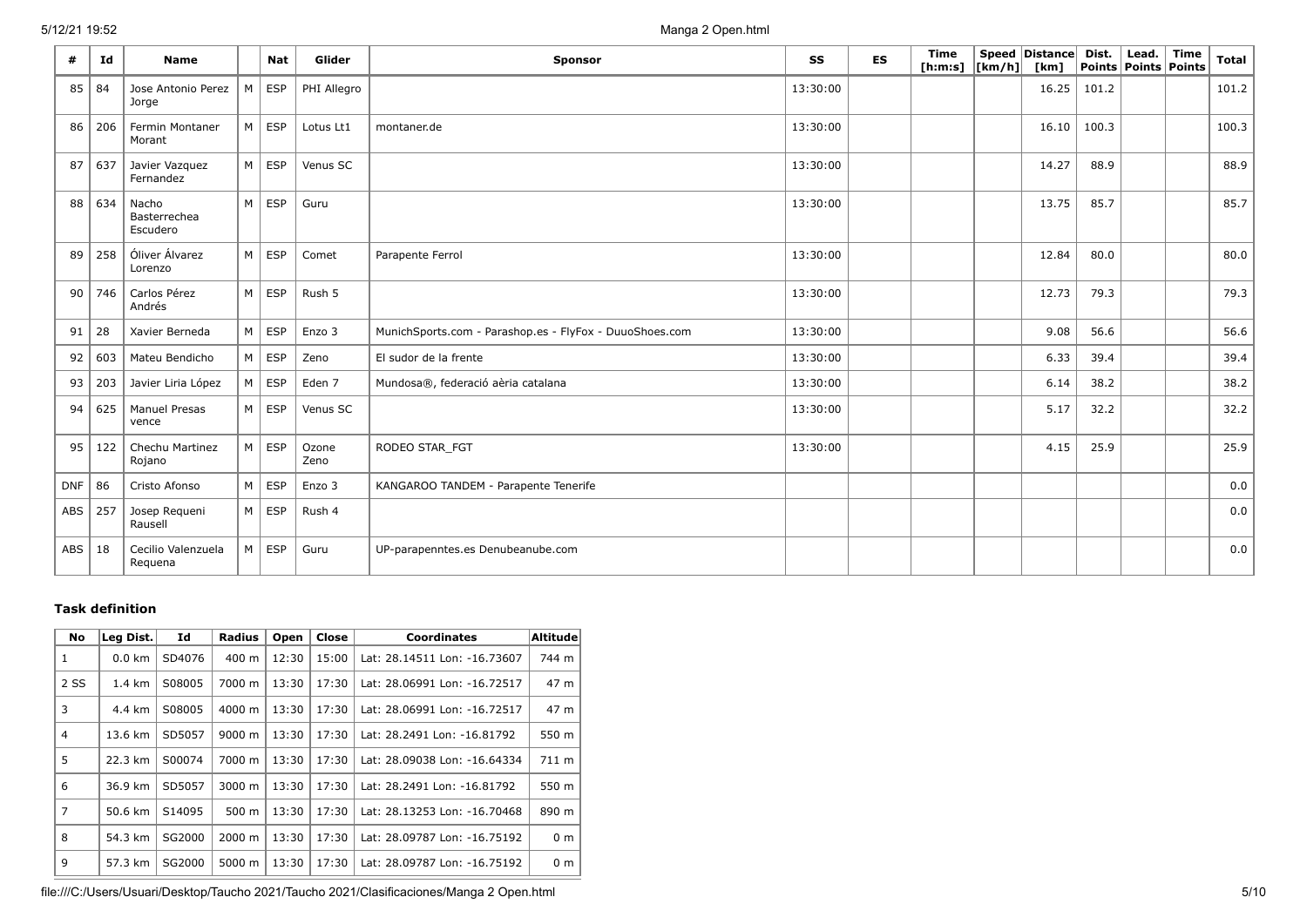| No | Leg Dist.          | Ιd | Radius   Open   Close |  | <b>Coordinates</b>                                                               | Altitude       |
|----|--------------------|----|-----------------------|--|----------------------------------------------------------------------------------|----------------|
|    |                    |    |                       |  | 10 ES   60.3 km   SG2000   2000 m   13:30   17:30   Lat: 28.09787 Lon: -16.75192 | 0 <sub>m</sub> |
| 11 | 61.8 km   SG2000 i |    |                       |  | 500 m   13:30   17:30   Lat: 28.09787 Lon: -16.75192                             | 0 <sub>m</sub> |

#### **Notes**

| Ιd  | Name                       | Note       |
|-----|----------------------------|------------|
| 18  | Cecilio Valenzuela Requena | Ausente    |
| 257 | Josep Requeni Rausell      | Ausente    |
| 86  | Cristo Afonso              | No Despega |

#### **Penalties**

*Note: % penalty is used to calc penalty as a % of total score. Both types can be combined. None affect the scoring of other pilots.*

| Ιd | Name                         |    | $ \%$ penalty points penalty | Reason                             |
|----|------------------------------|----|------------------------------|------------------------------------|
|    | 211   Miguel González Cuesta | 0% |                              | -313   Bonus for helping in rescue |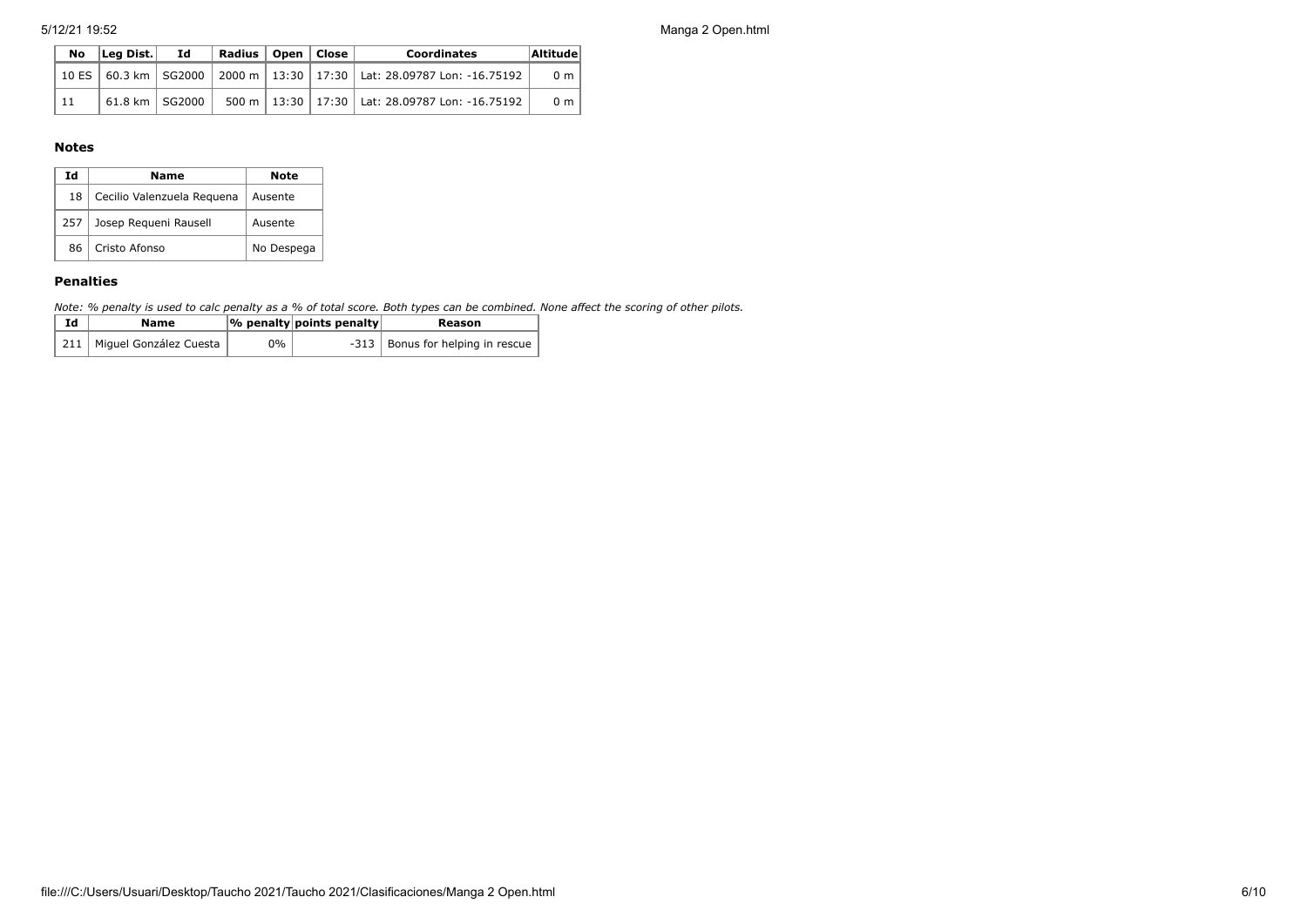**Pilots not yet processed (NYP)**

**Id Name**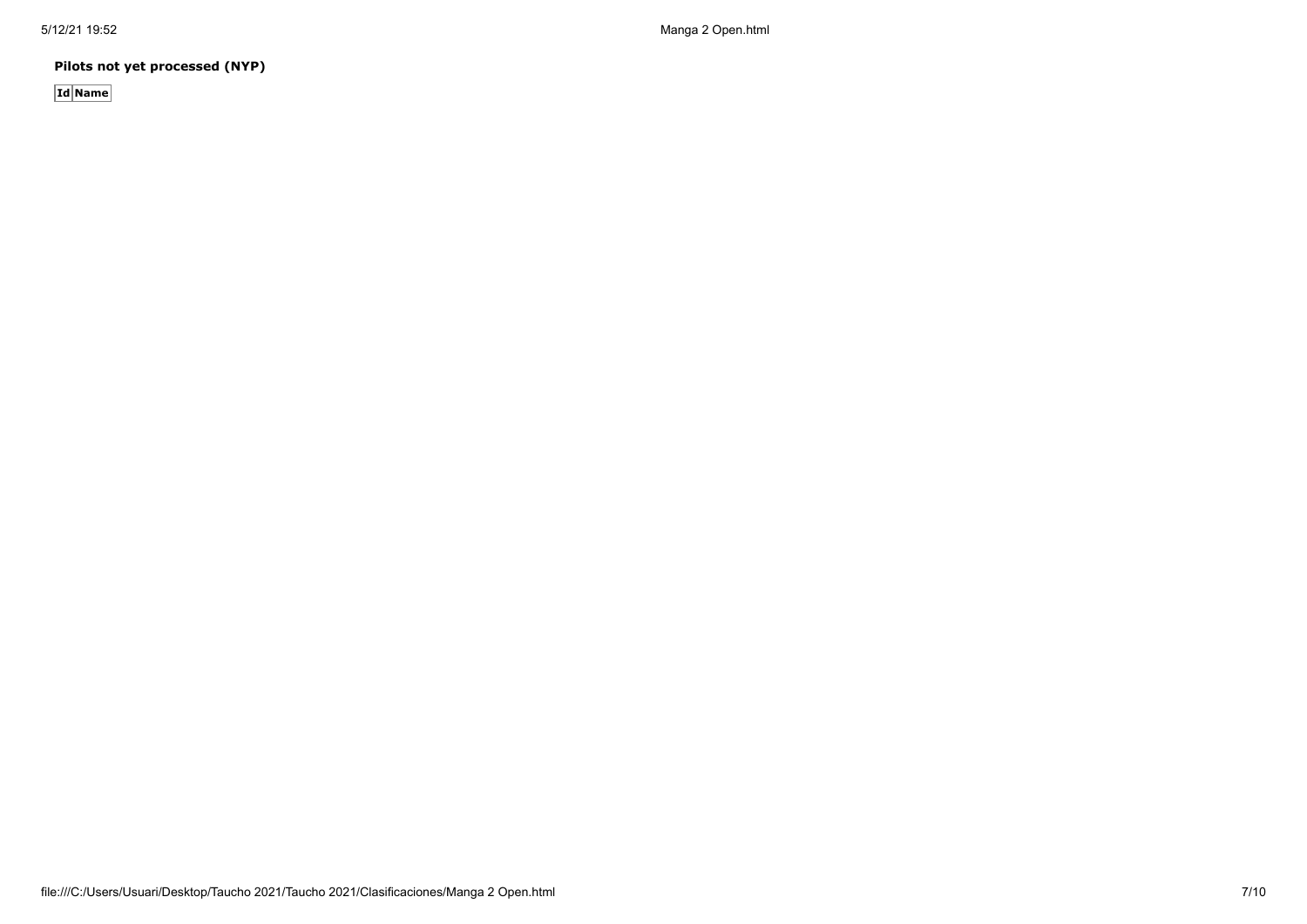#### **Task statistics**

| param                           | value                |
|---------------------------------|----------------------|
| ss distance                     | 58.802               |
| task_distance                   | 61.756               |
| launch to ess distance          | 60.256               |
| no_of_pilots_present            | 96                   |
| no_of_pilots_flying             | 95                   |
| no_of_pilots_lo                 | 38                   |
| no_of_pilots_reaching_nom_dist  | 74                   |
| no_of_pilots_reaching_es        | 57                   |
| no_of_pilots_reaching_goal      | 57                   |
| sum_flown_distance              | 4696.271             |
| best_dist                       | 61.756               |
| best time                       | 1.9417               |
| worst_time                      | 3.3833               |
| gnh_setting                     | 1013.25              |
| no_of_pilots_in_competition     | 98                   |
| no of pilots landed before stop | 0                    |
| sum_dist_over_min               | 4316.271             |
| sum_real_dist_over_min          | 4316.271             |
| sum_flown_distances             | 4696.271             |
| best real dist                  | 61.756               |
| last_finisher_start_time        | 2021-12-05T13:30:00Z |
| last_start_time                 | 2021-12-05T13:30:00Z |
| first_start_time                | 2021-12-05T13:30:00Z |
| first_finish_time               | 2021-12-05T15:26:30Z |
| max_time_to_get_time_points     | 3.3351               |
| goalratio                       | 0.6                  |
| arrival_weight                  | 0                    |
| departure_weight                | 0                    |
| leading_weight                  | 0.162                |
| time_weight                     | 0.4533               |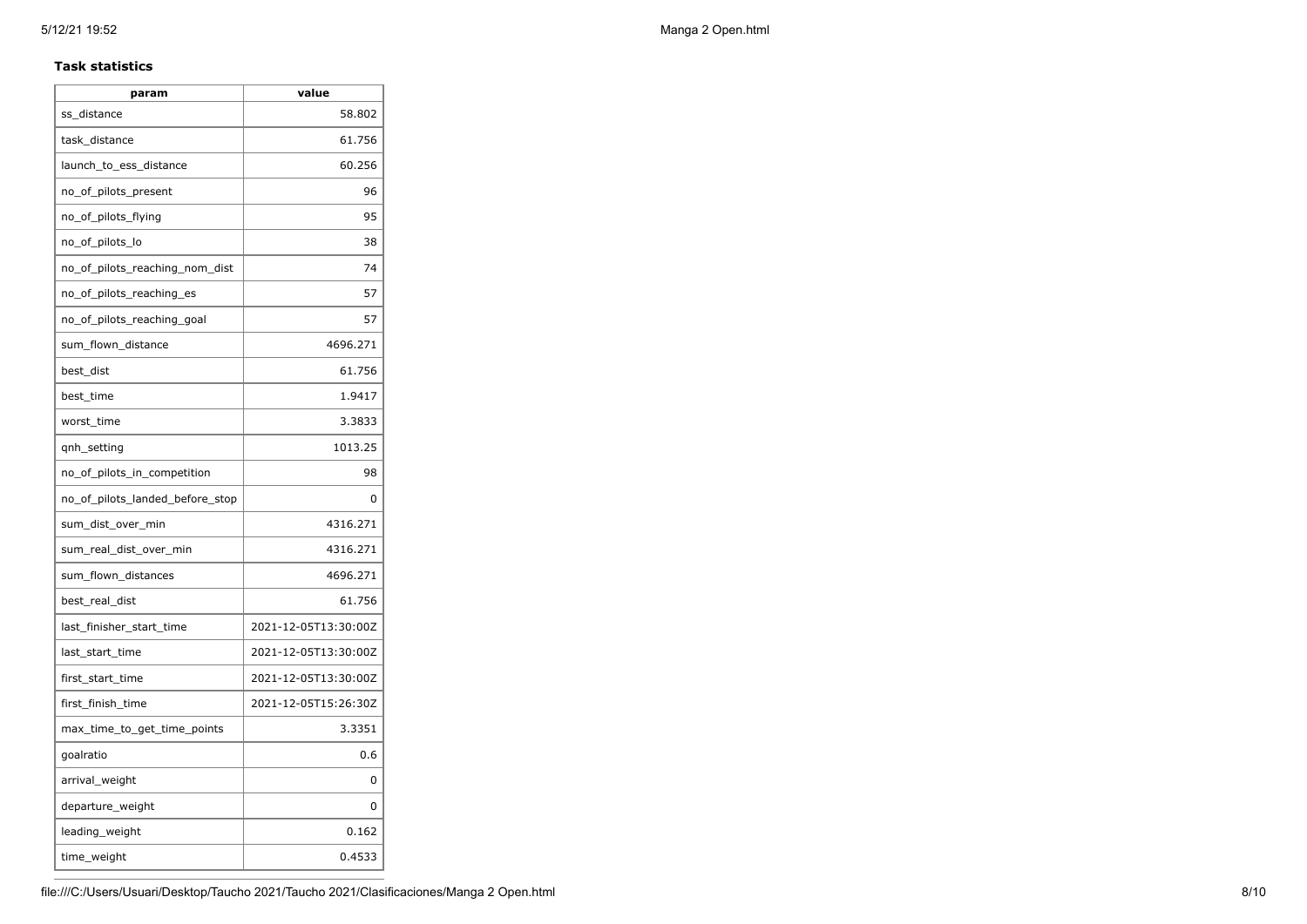| param                        | value        |
|------------------------------|--------------|
| distance_weight              | 0.3847       |
| smallest_leading_coefficient | 1.2206       |
| available_points_distance    | 384.736      |
| available_points_time        | 453.264      |
| available_points_departure   | 0            |
| available_points_leading     | 162          |
| available_points_arrival     | 0            |
| time_validity                | 1            |
| launch_validity              | $\mathbf{1}$ |
| distance_validity            | $\mathbf{1}$ |
| stop_validity                | 1            |
| day_quality                  | 1            |
| ftv_day_validity             | 0.9956       |
| time_points_stop_correction  | 0            |
|                              |              |

## **Scoring formula settings**

| param                                        | value   |
|----------------------------------------------|---------|
| id                                           | GAP2020 |
| use_distance_points                          | 1       |
| use time points                              | 1       |
| use_departure_points                         | 0       |
| use_leading_points                           | 1       |
| use arrival position points                  | 0       |
| use_arrival_time_points                      | 0       |
| time points if not in goal                   | 0       |
| jump_the_gun_factor                          | 0       |
| jump_the_gun_max                             | 0       |
| use_1000_points_for_max_day_quality          | 0       |
| normalize_1000_before_day_quality            | 0       |
| time_validity_based_on_pilot_with_speed_rank | 1       |
| bonus gr                                     | 4       |
| no pilots in goal factor                     | 0.8     |